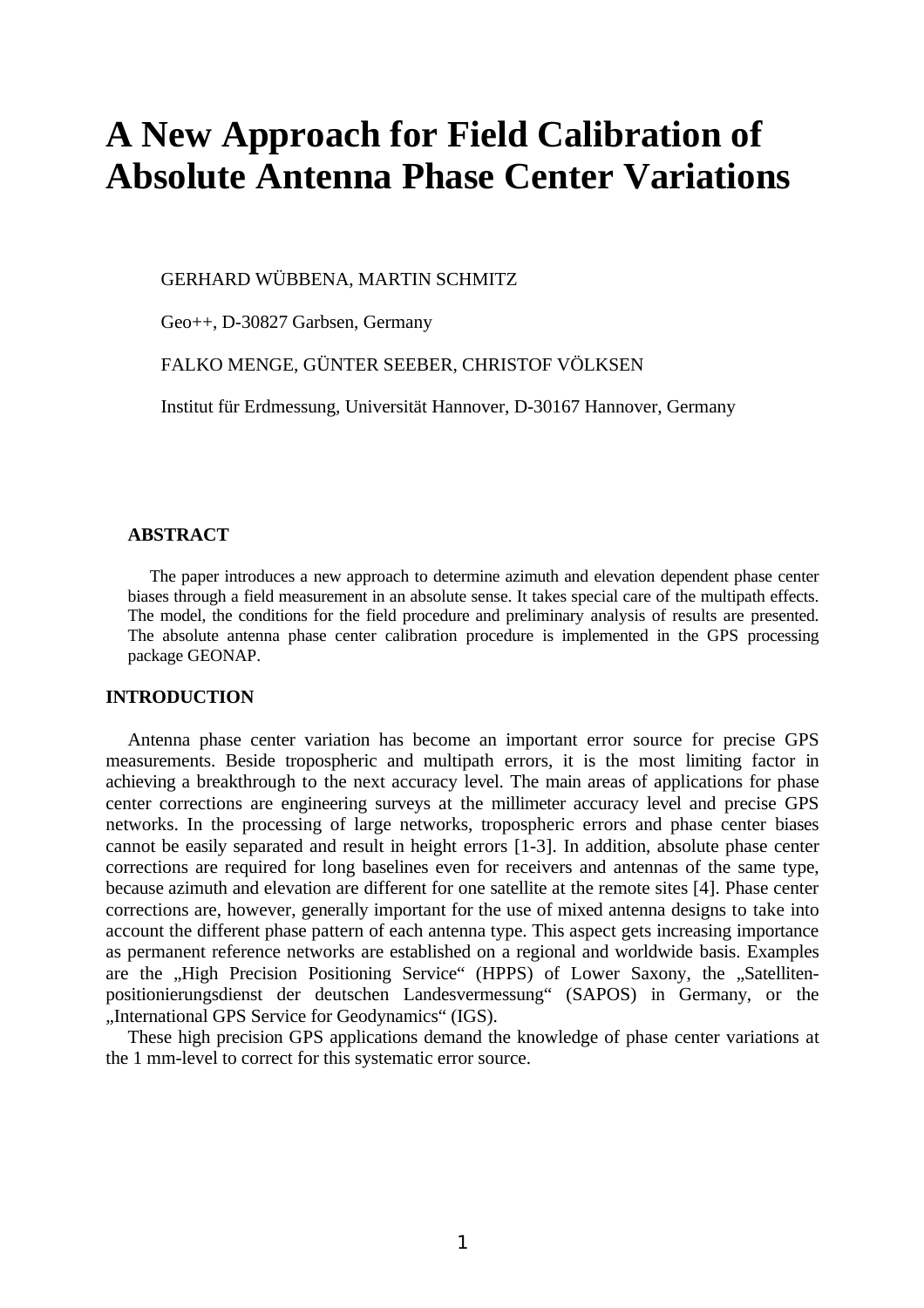Up to now, different approaches of the determination of phase center variations have been discussed. Relative phase center variations are commonly defined in field procedures [2][5] as absolute phase center variations are only determined in anechoic chamber calibrations [1][6].

So far field calibration has only determined the difference of phase center variations relative to one particular antenna type. The impact of multipath is in general not accessible and may introduce errors in the phase center variation model.

Anechoic chambers are considered to be free of multipath. However, there exist discrepancies between chamber test antenna patterns in an anechoic environment and applying these corrections for a field environment including multipath [1][2]. Thus, multipath must be reduced or the effect of multipath on the chamber pattern must be better understood [1].

A combination of chamber and field calibration may lead to an indirect absolute field calibration procedure. An absolute chamber calibration is performed for one antenna. Then, the result is introduced as a reference for the relative field calibration of a second antenna [2][3][5].

Direct absolute calibration in the field has not yet been attempted. There are two major problems for absolute phase center calibration in a field procedure (as well as for relative calibration). First of all, there is the necessity to eliminate the phase center variations of the reference antenna, because GPS is used in a differential mode. Secondly, multipath errors must be separated from the phase center variations. One never can assume a multipath-free field environment. Therefore, multipath effects must be especially considered.

# **CHARACTERISTIC OF PHASE CENTER VARIATION**

Usually GPS users have only access to the mechanical center of the antenna defined by the intersection of the rotation axis and, for example, the top of the ground plane. The antenna characteristic describes the difference between the mechanical center and the electrical phase center. This electrical phase center varies with the direction of the received signal. Therefore commonly a phase center and a phase pattern is used.

Multiple definitions of a phase center are possible. Generally a mean offset from a feasible mechanical point is determined from GPS observations, which, however, depends on the elevation mask [6]. Azimuth and elevation dependent phase center variations define the phase pattern. Due to their small magnitude azimuth dependent phase center variations are generally neglected.

The expected range of phase center variations can amount to 20 mm for some antenna types considering observations at low elevations. The ionospheric free linear combination, here nominated L0 [7], amplifies any error in the phase by a factor of about 3.1 [1].

### **ELIMINATION OF MULTIPATH**

The main error source in absolute and relative determination of antenna phase center variations is multipath. An environment, which is completely unaffected by multipath does not exist. Hence, the antenna phase pattern derived especially from field procedures are disturbed by multipath and may create incorrect phase center variations. In order to get undisturbed phase center variations, multipath has to be eliminated or greatly reduced.

The following graphical examples and equations use double differences to demonstrate the basic concept for the elimination of multipath. However, the actual implementation of the approach in the GPS processing package GEONAP [7] uses undifferenced GPS observables.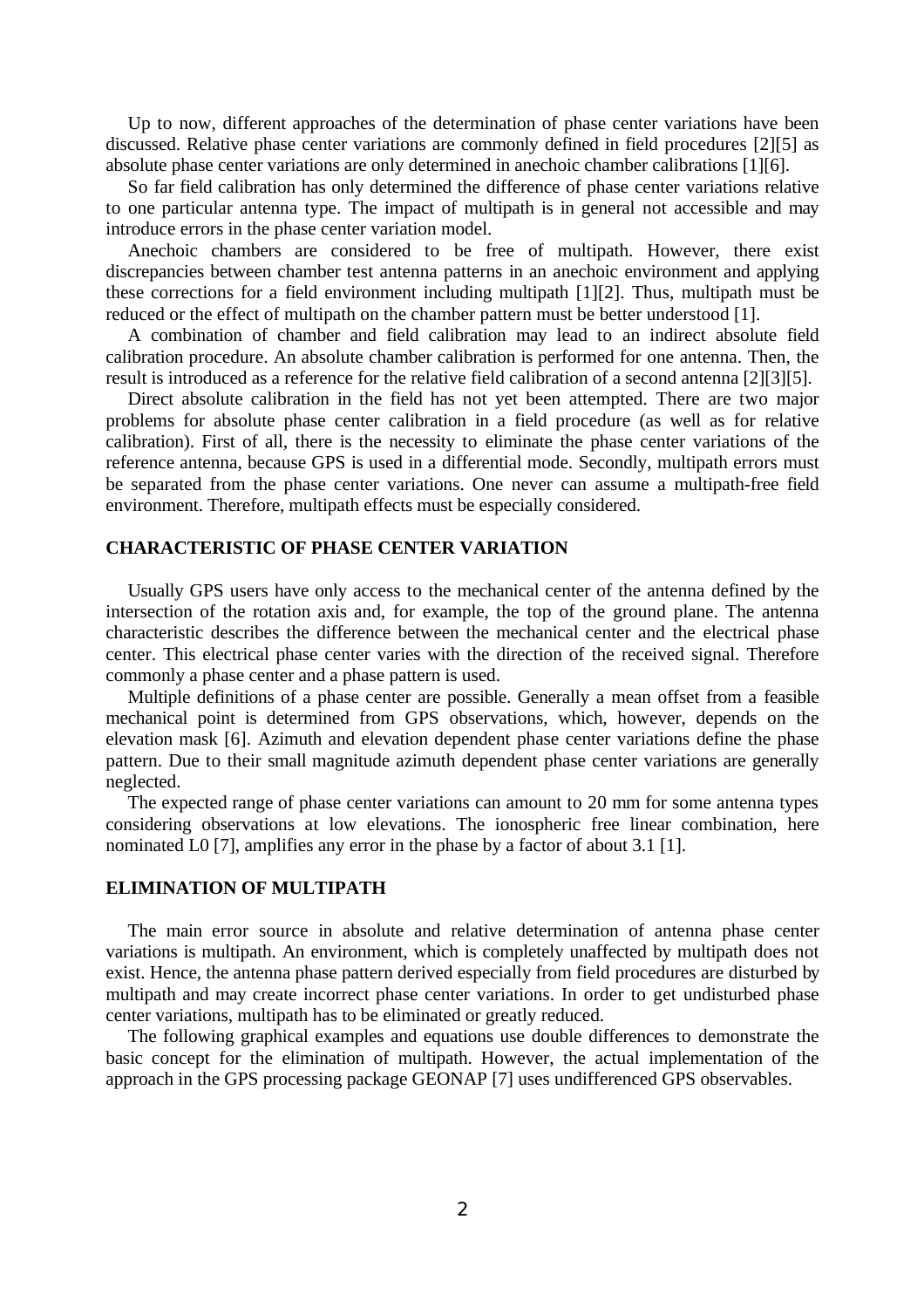

*Fig.1- L1, L2 and L0 double differences (DD) of PRN07/PRN09 on pillars msd6 and msd7 on Day 040, including multipath (MP)*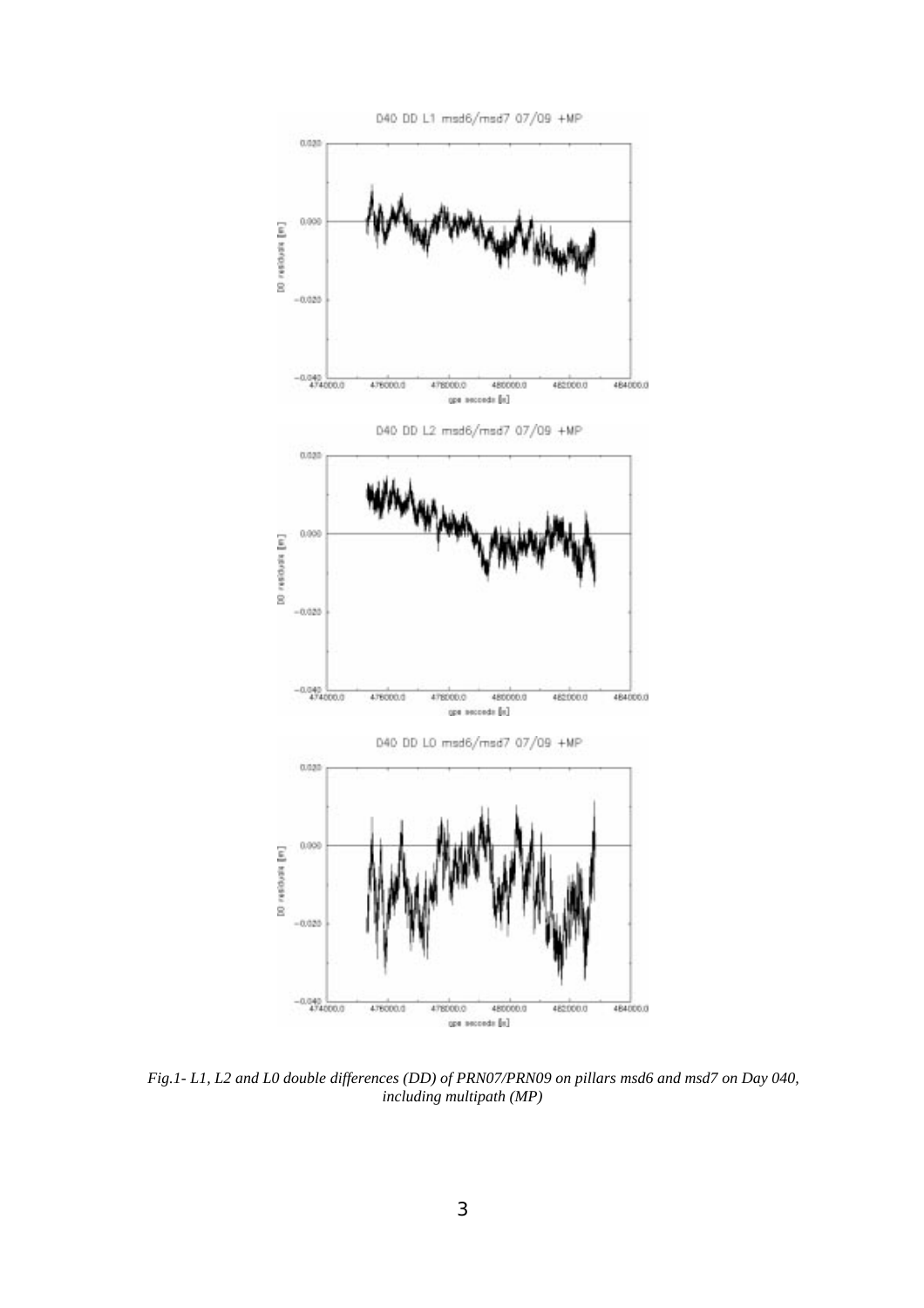Figure 1 shows the double difference residuals of a short (10 m) baseline in a highly reflective environment for L1, L2 and L0. The observations were made with two ASHTECH Z12 receivers using Geodetic II antennas. The ambiguities were resolved for L1 and L2, and as a consequence for any possible linear combination. Table 1 gives the noise level for the phase measurements after the adjustment process with GEONAP. Clearly systematic effects with periods of several minutes up to one hour can be detected as typical multipath signals. As expected, multipath signal and noise are amplified in the ionospheric free signal L0.

Multipath signals are known to repeat at specific sites every mean sidereal day, i.e. every day the same systematics repeat themselves some minutes earlier. In Figure 2 the double differences of L1, L2 and L0 of two successive days were cross-correlated in the time domain. The crosscorrelation function shows a maximum around a time lag of 236 seconds. This clearly indicates the periodical appearance of multipath after a mean sidereal day. This fact can be used to greatly reduce the effect of multipath on the GPS signal.



*Fig.2- Cross-correlation function of double differences from Day 039 and Day 040*

Respecting the 3 min 56 s difference of mean solar and mean sidereal day, the undifferenced GPS observables of two successive days can be subtracted As a consequence all errors which repeat themselves after one sidereal day cancel out.

A simplified linearized notation of the phase observation equations  $l_{\Phi}$  in meters containing the design matrix sub-vector **a**, the receiver coordinate corrections **x**, the receiver and satellite clock error dt and dT scaled to meters by the speed of light  $c_0$ , the ambiguity N scaled to meters by the wavelength  $\lambda$ , the error terms d for ionosphere (ION), troposphere (TROP), multipath (MP), phase center variations (PCV) and the noise of the phase  $\varepsilon_{\phi}$  reads

$$
l_{\phi_i}^j = \mathbf{a}_i^j \cdot \mathbf{x}_i + c_0 \cdot (dt_i - dT^j) - \lambda \cdot N_i^j - d_{ION_i}^j + d_{TROP_i}^j + d_{MP_i}^j + d_{PCV_i}^j + \varepsilon_{\Phi}.
$$
 (1)

The subscript i and superscript j stand for receivers and satellites, respectively. Building a mean sidereal day time difference  $\delta^{\text{SID}}$  eliminates the multipath, phase center variation and the complete geometric information. The following observation equation does not contain any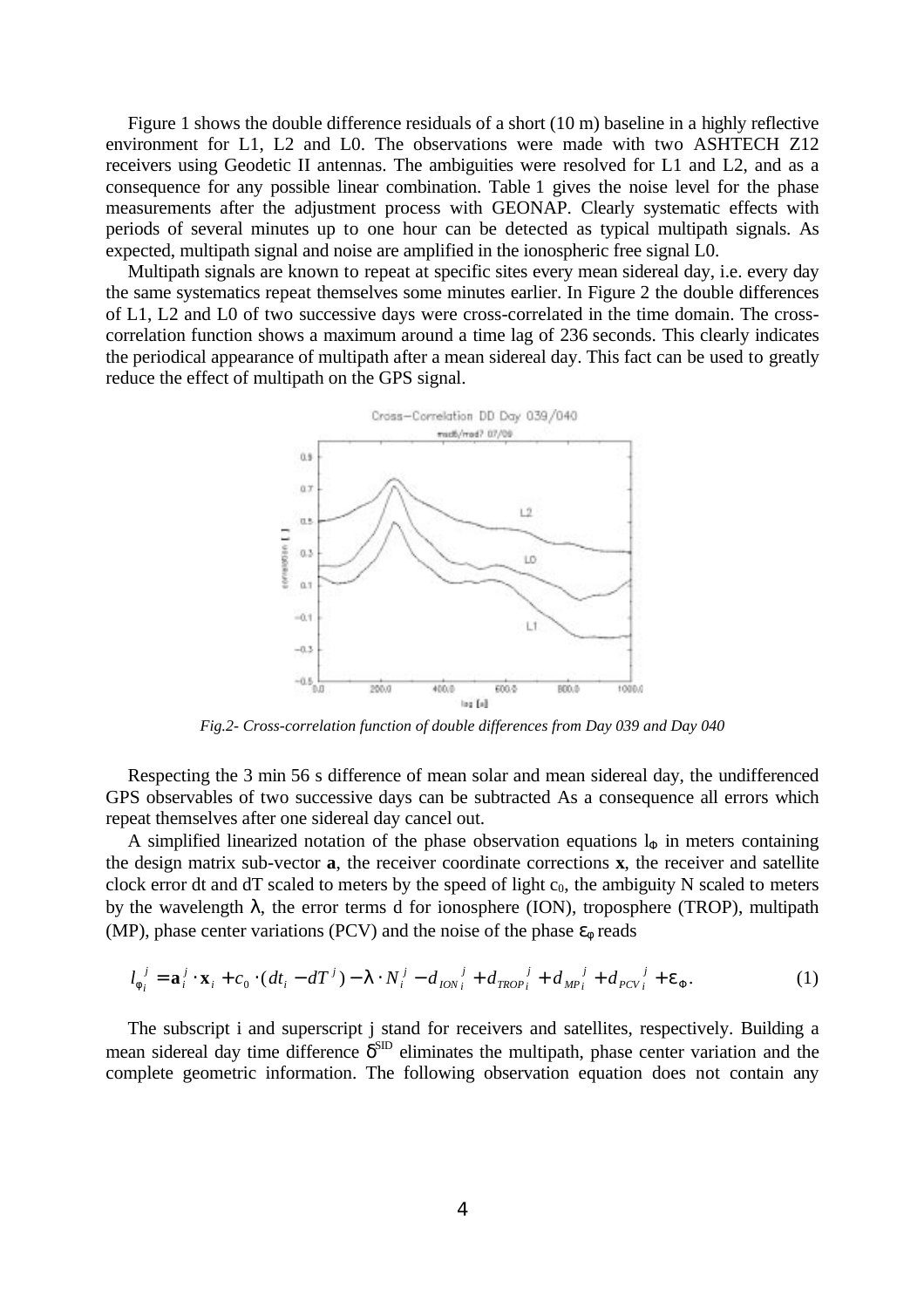information about geometry, since the design elements **a** are almost identical on two successive days:

$$
\delta^{SD} l_{\Phi_i}^{\ \ j} = c_0 \cdot (\delta^{SD} dt_i - \delta^{SD} dT^j) - \lambda \cdot \delta^{SD} N_i^{\ j} - \delta^{SD} d_{ION_i}^{\ \ j} + \delta^{SD} d_{TROP_i}^{\ \ j} + \delta^{SD} \varepsilon_{\Phi}.
$$

The remaining terms comprise the mean sidereal time differences of the components, which are small for a short baseline (i.e. atmospheric errors) and/or are correctly modeled in the GEONAP package (i.e. clock errors). The noise level of the observable changed due to error propagation to  $\delta^{\text{SID}}\epsilon_{\phi}$ .

A double difference as used in the graphs eliminates clock and atmospheric terms ending up with

$$
\nabla \Delta \delta^{SD} l_{\Phi_{i,k}}^{\quad j,l} = -\lambda \cdot \nabla \Delta \delta^{SD} N_{i,k}^{\quad j,l} + \nabla \Delta \delta^{SD} \varepsilon_{\Phi}.
$$
\n(3)

To demonstrate the elimination of multipath the same baseline has been observed on the days 038 and 040 with the antennas orientated to the north. On both days the ambiguities were resolved with the GEONAP software package. Then the time difference  $\delta^{\text{SD}}$  of the GPS observables between the two days has been computed. From these measurements, the double differences in Figure 3 were generated.

Obviously, the multipath is greatly reduced applying a time difference of one mean sidereal day on the double differences. The noise level increases by a factor of  $\sqrt{2}$  due to error propagation. Nevertheless, the systematic multipath is dramatically reduced. The phase noise for L1, L2 and L0 decreases by a factor of 1.5 (refer to Table 1). Hence, an approach to eliminate multipath has been found.

### **ACCESS TO THE PHASE CENTER VARIATION SIGNAL**

The sidereal time difference clearly eliminates multipath, but also the phase center variations. To gain information on the antenna phase center variation a change in the antenna setup for one of the days is required. A simple example is given in the next section. For this case the reference station will be kept fixed for the first and second day. At the other station, a change in the horizontal orientation of the antenna by 180 deg from one day to the other produces a signal, which includes phase center variation caused by the rotation of this particular antenna.

The linearized observation equation for the time difference  $\delta^{\text{SD}}$  of the rotated antenna is

$$
\delta^{SD} l_{\Phi_i}^{\ \ j} = c_0 \cdot (\delta^{SD} dt_i - \delta^{SD} dT^j) - \lambda \cdot \delta^{SD} N_i^{\ j} - \delta^{SD} d_{ION_i}^{\ \ j} + \delta^{SD} d_{TROP_i}^{\ \ j} + d_{PCV_i}^0 - d_{PCV_i}^{180 \ \ j} + \delta^{SD} \epsilon_{\Phi}.
$$
\n
$$
(4)
$$

Here, the terms  $d_{PCV}^0$  and  $d_{PCV}^{180}$  represent the phase center variations for the unrotated and the rotated antenna, respectively. The double difference then reads

$$
\nabla \Delta \delta^{SD} l_{\Phi_{i,k}}^{\quad j,l} = -\lambda \cdot \nabla \Delta \delta^{SD} N_{i,k}^{\quad j,l} + \nabla \Delta d_{PCV}^{0,180}{}_{i,k}^{\quad j,l} + \nabla \Delta \delta^{SD} \varepsilon_{\Phi}.
$$
\n
$$
\tag{5}
$$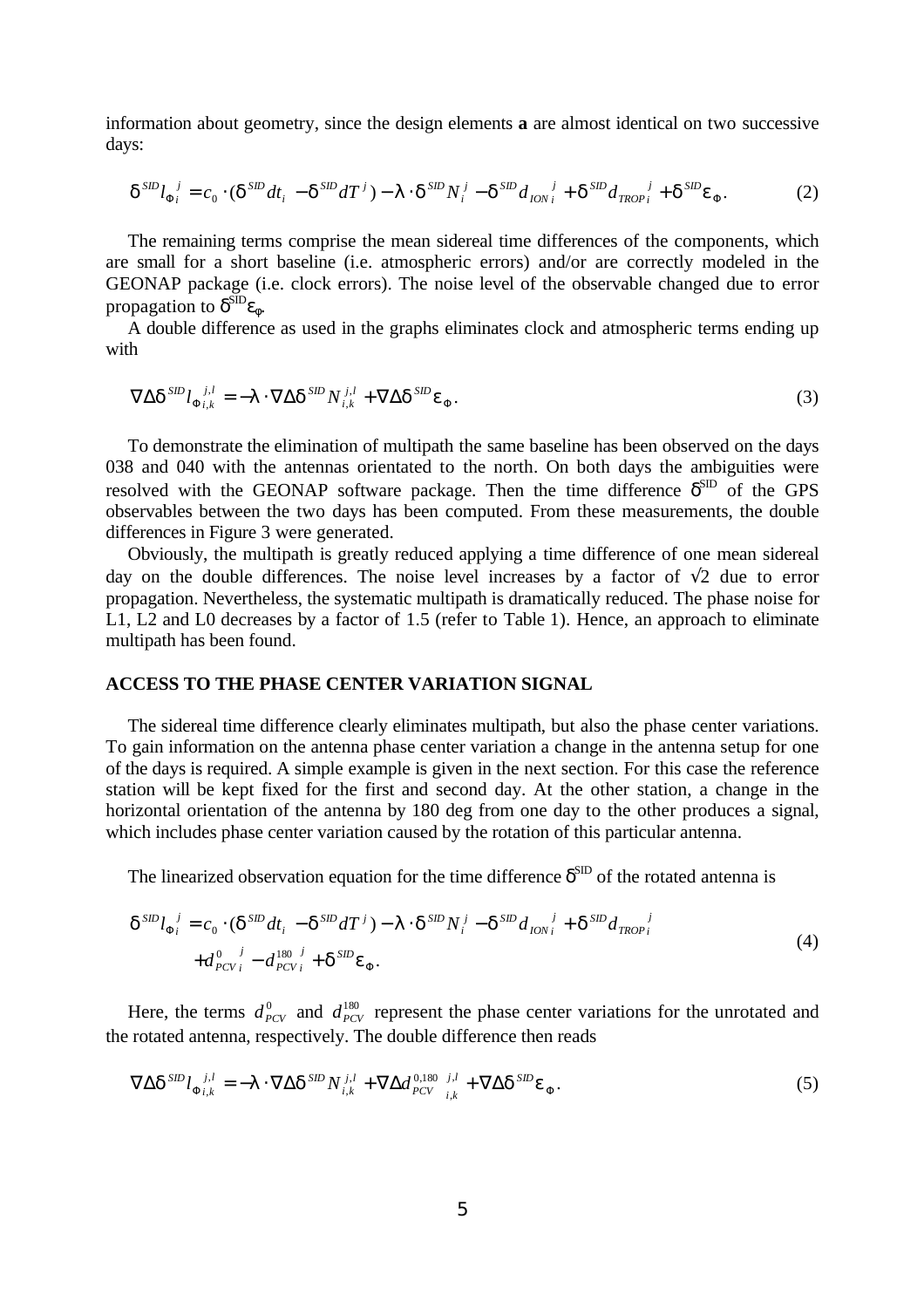

*Fig. 3-* δ*SID of double differences for identical antenna orientation on days 038 and 040, multipath eliminated*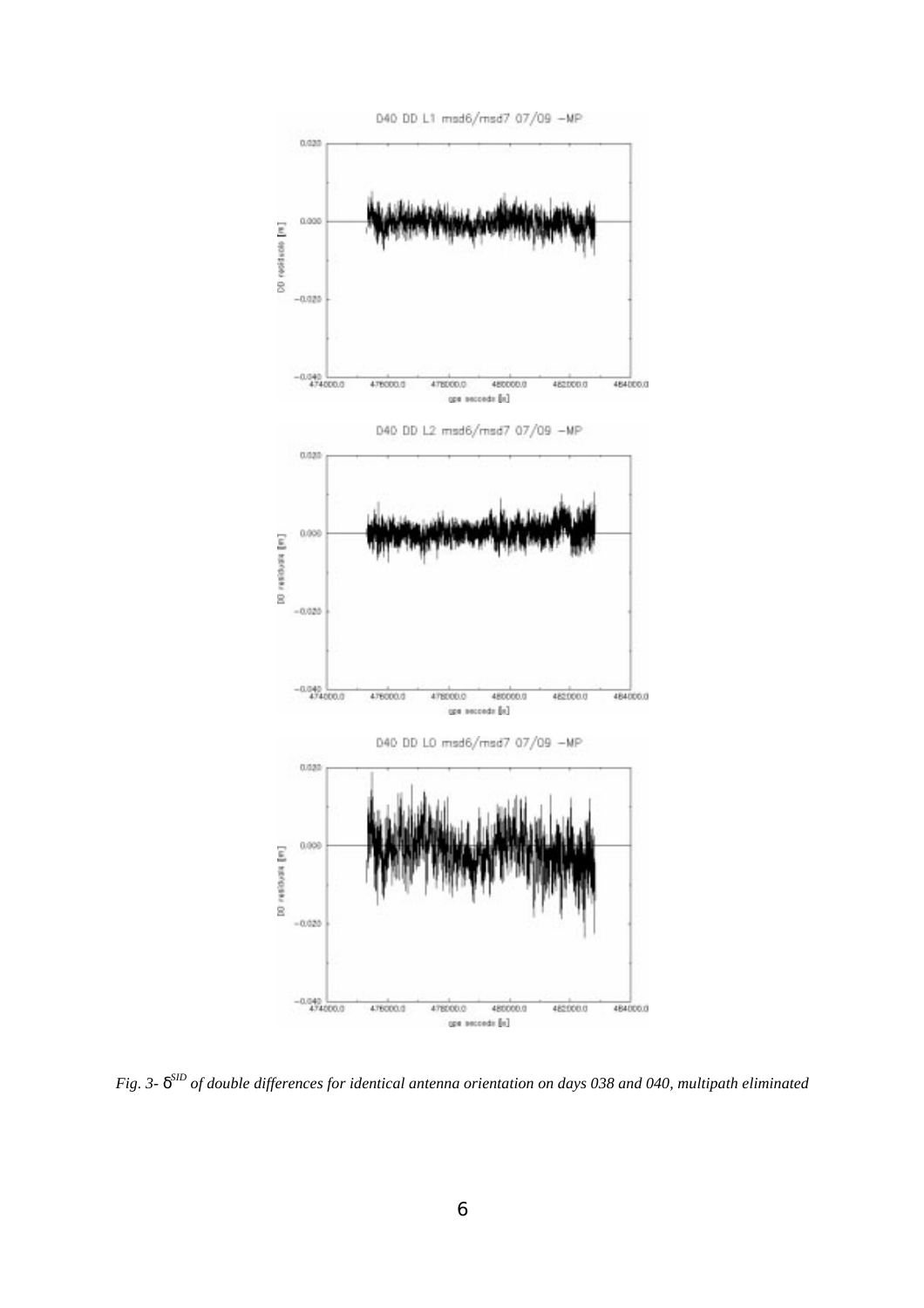

*Fig. 4-* δ*SID of double differences for rotated antenna on days 039 and 040, multipath eliminated, phase center variations (PCV) introduced*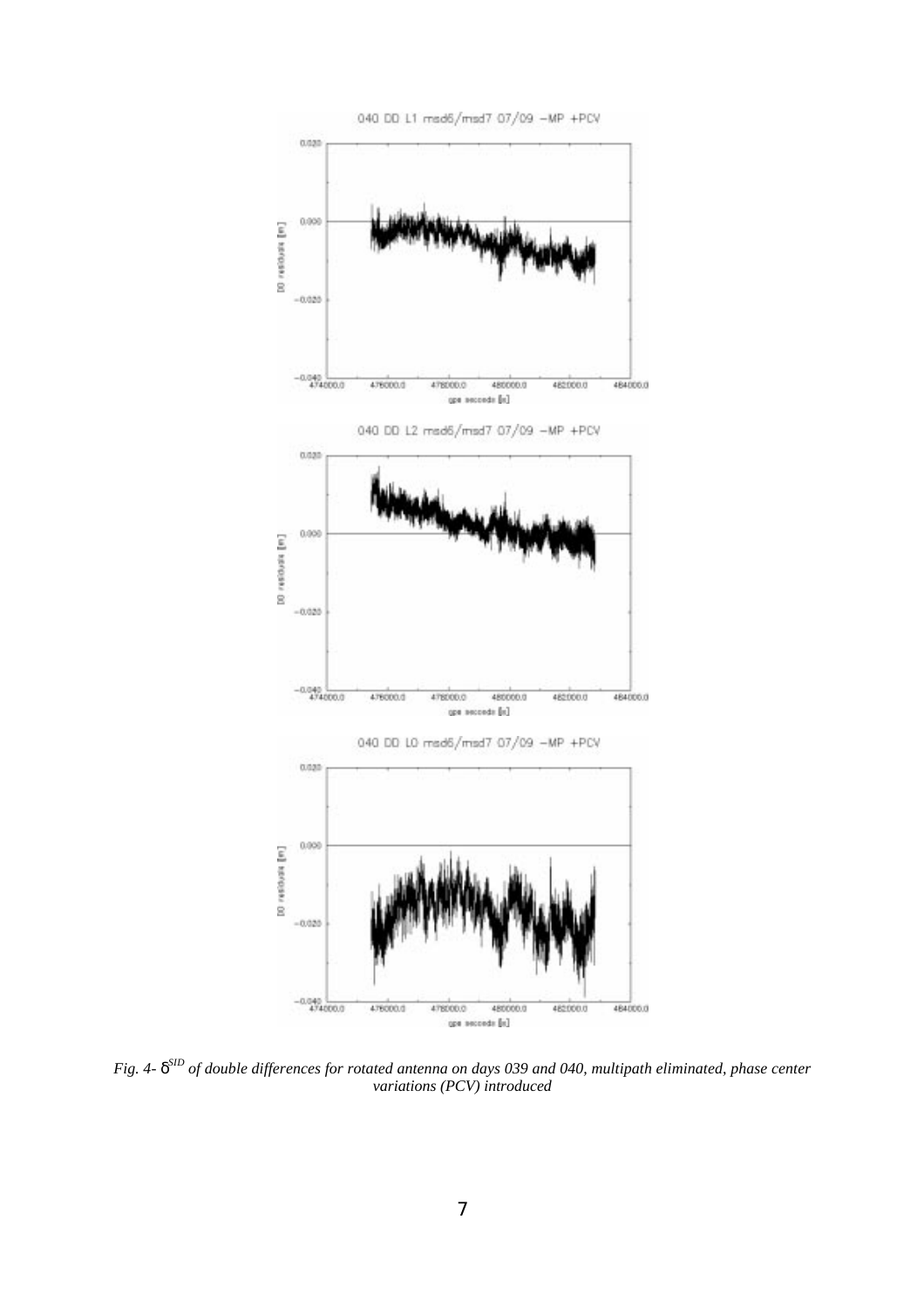Compared with equation 3 (no rotation of the antenna between the days) this double difference equation contains the additional term  $\nabla \Delta d_{PCV}$ , representing the phase center variations (PCV) of only one antenna.

Figure 4 shows the double difference residuals after the antenna has been turned on the second day. Compared with Figure 3, a signal is present, which purely represents the phase center variations caused by the rotation of the antenna. Another indication for the phase center variations is given by the increase of the phase noise of the observables L1, L2 and L0. But still multipath is eliminated since the noise is much smaller if compared with undifferenced observations (see Table 1).

| $\lceil m \rceil$                                                     | L1     | L2     | LΩ     |
|-----------------------------------------------------------------------|--------|--------|--------|
| Ф                                                                     | 0.0030 | 0.0031 | 0.0095 |
| $\delta^{\rm SID}$ Ф                                                  | 0.0020 | 0.0020 | 0.0056 |
| $\delta^{\rm SID}\Phi\mathrm{+(d_{\rm PCV}^0-d_{\rm PCV}^{\rm 180})}$ | 0.0024 | 0.0024 | 0.0071 |

Table 1- Phase noise of different observables in meters after processing with GEONAP

It is worth noting that the phase center variation signal represents errors, which are introduced by not considering the orientation of two antennas. Today`s precise real-time GPS applications are therefore affected by such errors, which reach a magnitude up to 1 cm (Figure 4).

# **MODELING THE PHASE CENTER VARIATIONS**

As demonstrated, all systematic errors can be eliminated, including daily repeating errors, or they are included in the adjustment model of the GPS processing software (e.g. clock errors). Changes in the orientation of one antenna create phase differences, which are completely independent from the antenna used at the reference site of the baseline. The phase differences, which originate from the antenna can therefore be used to model phase center variations.

In the following, the focus is on the antenna to be calibrated. For simplification, it is assumed that during a full rotation of the antenna the azimuth and the elevation of the satellite is constant (see Figure 5). The actual model takes the motion of the satellites properly into account. The reference antenna has the identical orientation and environment on both observation days and does not contribute any information of interest to the phase pattern.

Considering one particular GPS satellite as a sensor while performing a change of antenna orientation, the antenna pattern is rotated underneath the satellite signal. The difference in the phase measurements between two different antenna positions ∆d<sub>PCV</sub> to an identical satellite is the observable for modeling phase center variations (here i and j denote a different orientation):

$$
\Delta d_{PCV}(\alpha_i, z_i, \Delta \alpha, \Delta z) = d_{PCV}(\alpha_i, z_i) - d_{PCV}(\alpha_j, z_j),
$$
\n(6)

with  $\Delta \alpha = \alpha_i - \alpha_j$ ,  $\Delta z = z_i - z_j$  defined in a coordinate system of the antenna.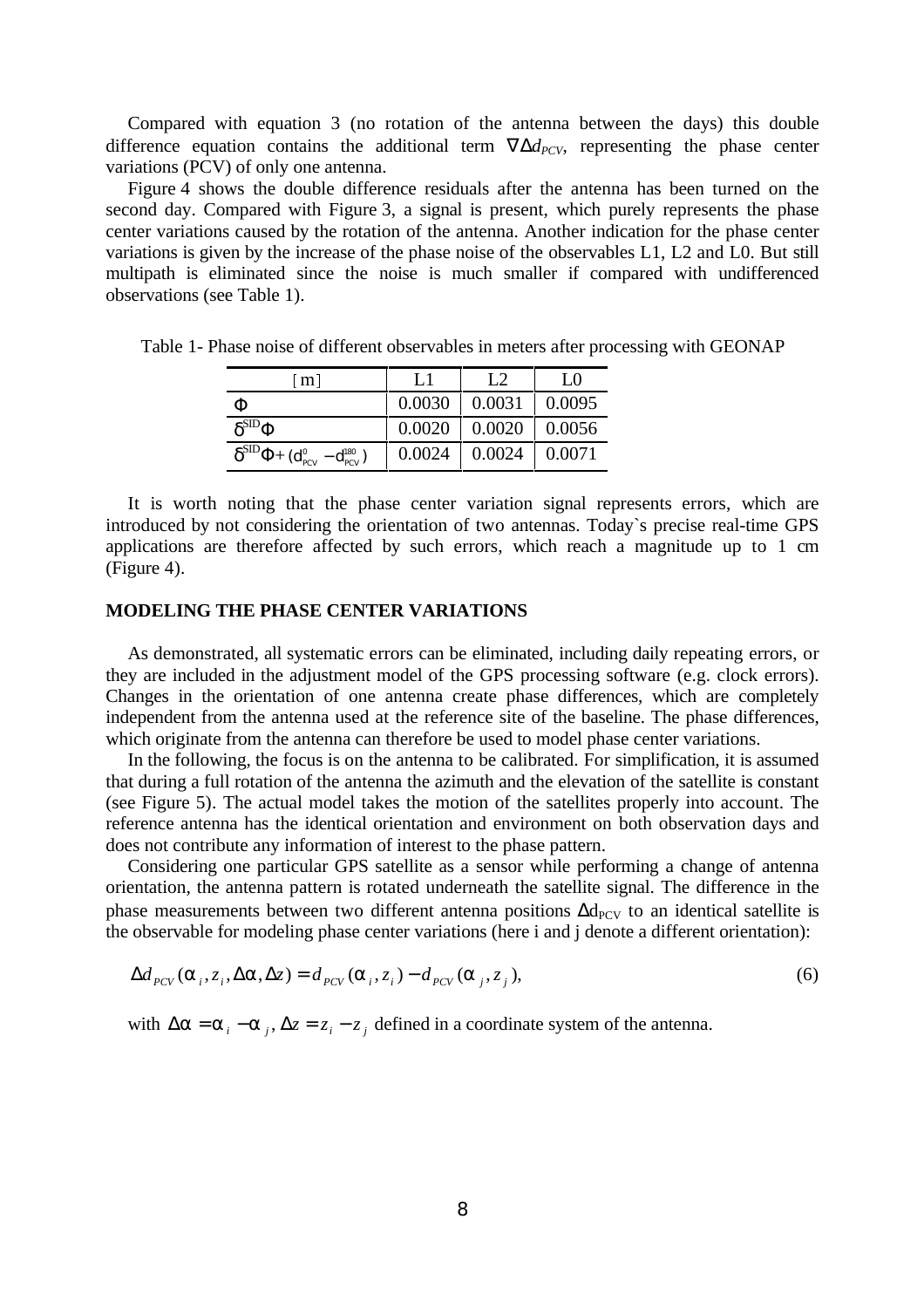Figure 5 shows the phase pattern in two orientations, different by an angle  $\Delta \alpha$  and the observable  $\Delta d_{PCV}$  for the horizontal case.

For the observable it is essential, that the antenna is rotated stepwise, to cover the full antenna pattern. Continuous observations without changing the orientation give no additional information required for the modeling of phase center variations. After one full rotation of the antenna the tracked satellite describes the shape of the phase pattern in horizontal directions for the particular elevation of the satellite. To connect the horizontal distributed pattern information from different satellites at different elevations, a tilt of the antenna is necessary. Figure 5 shows also the vertical case, when the axis labeled north is directed towards the zenith. The tilt of the antenna results in phase center variation differences in the vertical direction on the sphere. The combination of tilted and rotated differences finally defines the shape of the antenna's phase center variations.



*Fig. 5- Phase center variation difference* ∆*d<sub>PCV</sub> from*  $\delta^{SD}$  *observable after rotating the antenna pattern (dotted line) horizontally by an angle* ∆α *(solid line pattern)*

As already pointed out, relative phase center variation observables are used to generate the absolute phase pattern. As relative observables are used, only the topology of the pattern can be described. The absolute size is not known. However, it acts like a constant clock error or a hardware delay on the GPS evaluation (circle with radius  $d\tau$  in Figure 5). Therefore it will be absorbed through the estimation of the receiver clock error.

The term absolute antenna calibration, however, is still valid for the approach, because the phase center variations are determined independently from a reference antenna.

The modeling of the phase center variations is based on three conditions. First, the radius  $d\tau$ cannot be estimated, but is not explicitly required, because it will be treated as a clock error. The second and third condition require a continuous and periodical function in the horizontal and vertical directions for the actual phase center variation model, because only relative observables are used. Therefore a spherical harmonic function as proposed by [2] is used to describe azimuth and elevation dependent phase center variations.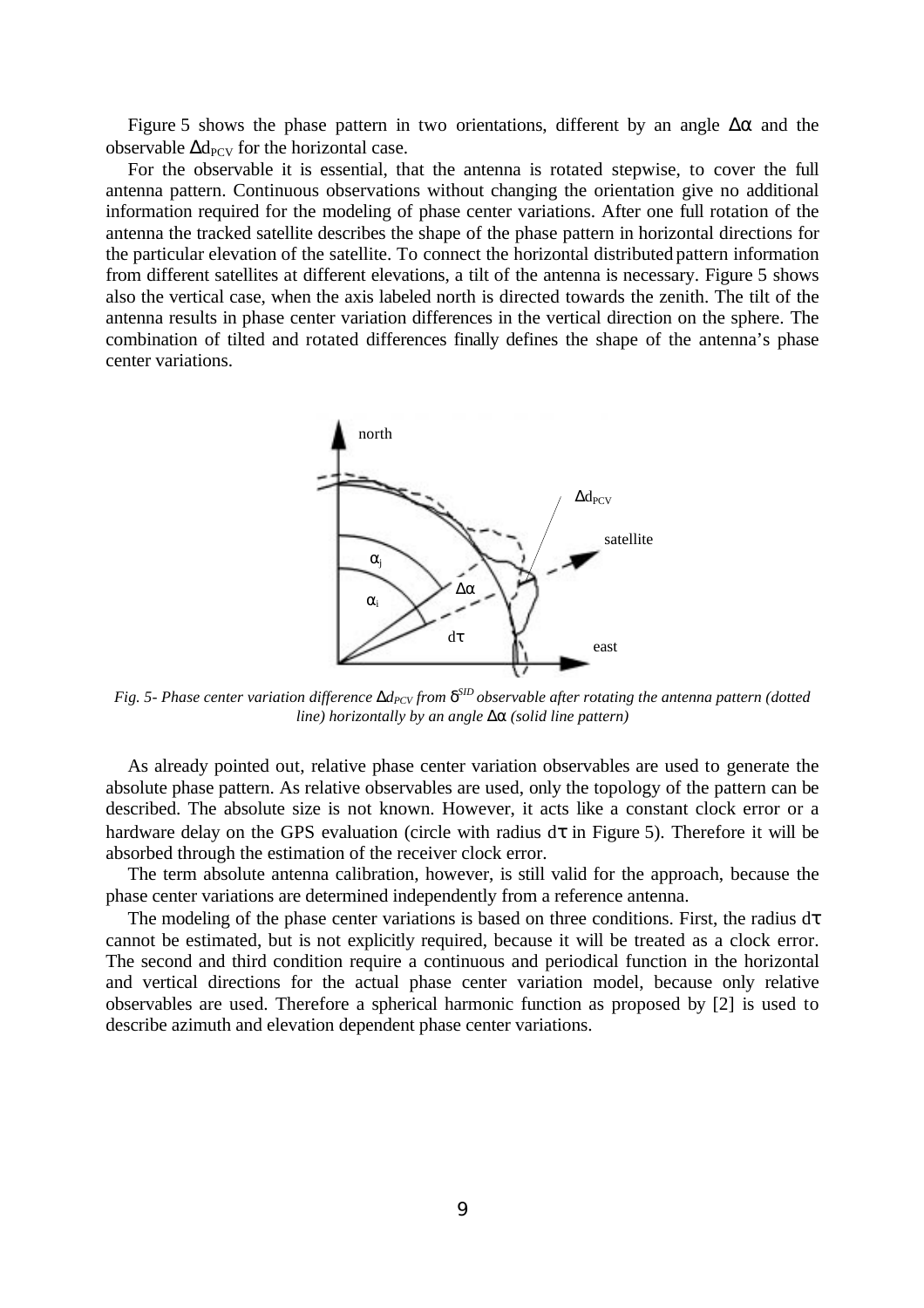The coefficients A and B are estimated for a specific maximum degree  $n_{max}$  and order  $m_{\text{max}} \le n_{\text{max}}$  of a series of spherical harmonic functions to describe the phase center variations:

$$
d_{PCV}(\alpha, z) = \sum_{n=0}^{n_{\text{max}}} \sum_{m=0}^{n} (A_{nm} \cos m\alpha + B_{nm} \sin m\alpha) P_{nm}(\cos z).
$$
 (7)

 $P_{nm}$  are normalized Legendre associated functions. Azimuth  $\alpha$  and zenith angle z refer to the position of a particular satellite in the antenna coordinate system.

## **DETERMINATION OF ABSOLUTE PHASE CENTER VARIATIONS**

To enable horizontal rotations and vertical tilts of the GPS antenna an antenna mount (Figure 7) has been used. The mount is constructed from synthetic material to reduce any effect on the antenna phase pattern due to changes in the electrical field. It allows a stepwise rest of 10 deg in the horizontal plane and a stepwise rest of 2.5 deg for vertical tilts. To minimize errors of the antenna mount due to temperature changes (e.g. direct sunlight) the observations should be performed after sunset.



*Fig. 6- Sky-Plot of the observed satellite tracks*

Each absolute antenna calibration consists of measurements at two successive days. One day serves as a reference with unrotated antenna. On the other day one antenna is rotated and tilted following a certain schedule. In our test the antenna was rotated horizontally at three different inclinations (z=80 deg, 90 deg, 100 deg) with a stepwidth of 20 deg. In addition the antenna was tilted  $+/- 22.5$  deg in three different azimuth positions ( $\alpha=0$  deg, 90 deg, 270 deg) with a stepwidth of 2.5 deg. In every position 2 min of data were recorded at a rate of 4 seconds using no elevation mask.

The distribution of the observed satellite tracks on a sphere are given in Figure 6. The coverage of the sphere is greatly improved by the rotations and tilts of the antenna compared to continuous passes of the satellites during the same observation window. The collected observations are also not disturbed by the northern hole. The northern hole depends on the latitude of the observation site and is the area, where no satellites are visible. Alternative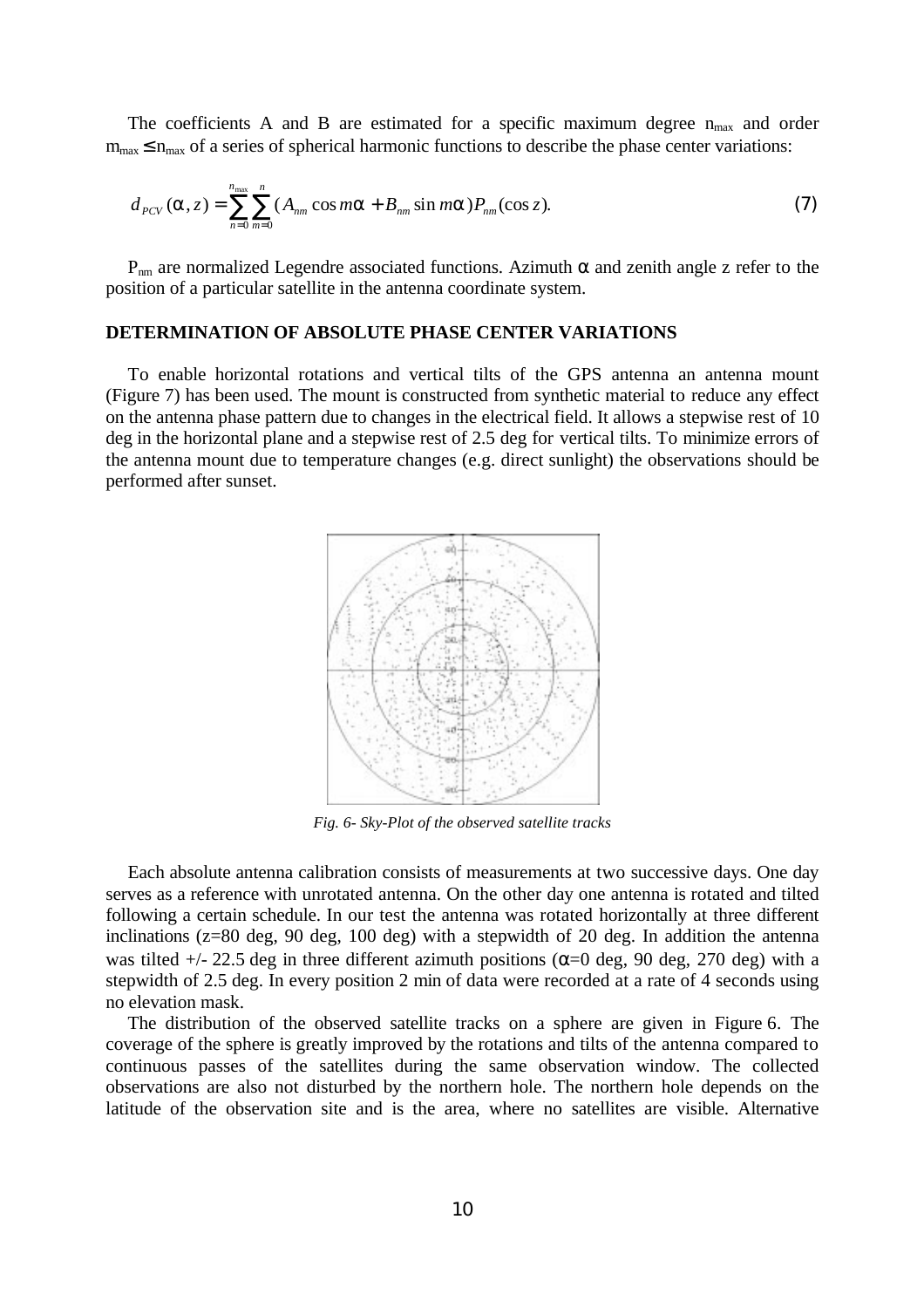approaches without sufficient orientation changes can therefore estimate no correction for these parts of the sphere and create a dependency of phase corrections on the calibration site.



*Fig. 7- ASHTECH antenna Geodetic II in a tilted position on the antenna mount*

The antenna mount has been calibrated using the Wild Theodolite Measuring System (TMS) comprising two Wild T3000 theodolites. Corrections for the horizontal and vertical steps were computed and introduced into the phase center variation determination. Offsets of the antenna reference point due to misalignments of the vertical and horizontal axis will be incorporated in future software implementation. However, first evaluations detected only rather small errors.

## **PRELIMINARY RESULTS**

The new approach for field calibration of absolute phase center variations is implemented in the GPS processing package GEONAP, which is based on undifferenced GPS observables. A spherical harmonics development of degree 10 and order 5 was used in initial investigations to model ASHTECH Geodetic II antenna's absolute phase center variations.

The phase center variations are estimated in one adjustment without separating phase offset and phase pattern. Furthermore, it is not necessary to estimate station coordinates beforehand or to introduce a priori phase offsets. The lower degree and order coefficients describe the phase center offset. Nevertheless, the set of phase center variation coefficients together with spherical harmonic functions describes the antenna phase center variations in total without the explicit knowledge of the offset. The observation procedure also allows the determination of phase center variations even at elevation zero.

In order to verify the calibration procedure, two independent experiments were performed at the days 219/220 and 221/222, respectively. The data sets differ in time of the day and sites and therefore in GPS satellite constellation as well as in multipath conditions.

Figure 8 and Figure 9 show the L1 phase patterns of both experiments in three and two dimensional representations. The results are highly correlated. However, some systematic differences are present, which may be contributed to the antenna mount (no correction of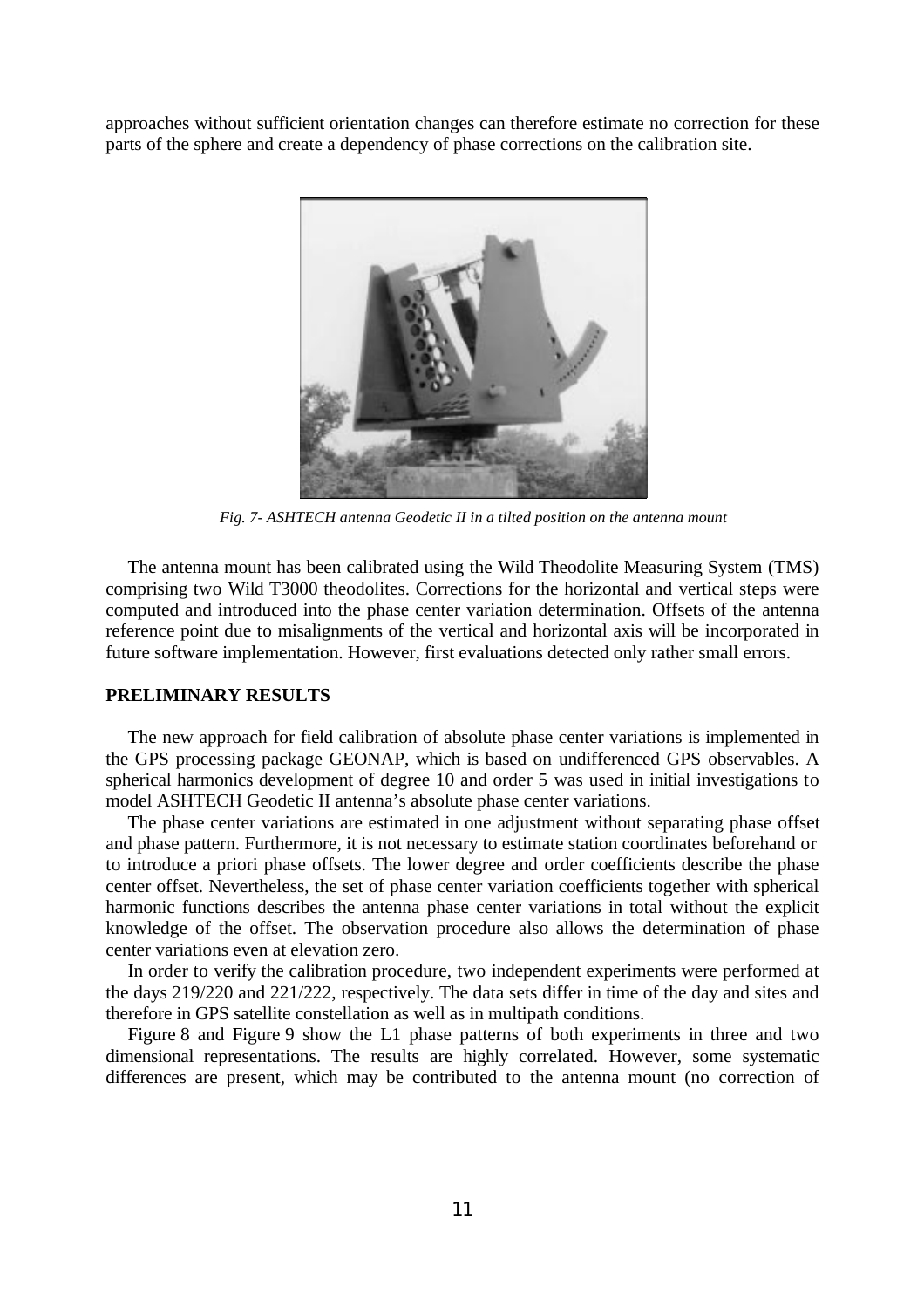misalignments of vertical and horizontal axis has been applied yet). Additionally, shading effects at low elevations or changes in the multipath due to the antenna mount may affect the result.

There are no outages due to the northern hole or to elevation cut-offs. The range of the phase center variations is approximately 10 mm. An azimuth dependency is clearly present, which recommends the use of azimuth and elevation dependent phase center variations.

#### **DISCUSSION AND SUMMARY**

The fact of repeated GPS satellite geometry after one mean sidereal day has been used to greatly reduce the influence of multipath on the determination of phase center variations. At the same time the dependency of a reference antenna could be eliminated allowing the absolute determination of phase center variations in a field procedure. The approach does also not rely on a priori coordinate estimations affected by multipath and phase center variations. The phase center variations consisting of a mean phase center offset and a phase pattern are estimated in one rigorous adjustment.

The observation procedure avoids areas without any observations (northern hole) by using rotations and tilts of the antenna, thus the estimated phase corrections will be independent from the calibration site. Otherwise errors from multipath and non-homogenous coverage of the antenna sphere may be introduced while applying such phase center corrections. The corrections from the new approach are worldwide rigorously applicable at any site.

The technical constraints for the new approach are rather high (adequate antenna mount), however, the benefits of being able to eliminate multipath and to get absolute phase center corrections from a field procedure clearly succeeded.

For the future, further investigations are necessary in the refinements of the use of spherical harmonic functions for the modeling of phase center variations. More insight must be gained in the interaction of multipath and weather condition. The antenna's rotations and inclinations have to be precisely known. Therefore, the antenna mount must be calibrated and the corrections properly considered in the processing. Analyses of shading effects or influences of the mount on multipath are pending.

First experiments with cross-correlations of the different data sets indicated, that the satellite constellation does not repeat exactly after one mean sidereal day. Differences of a few seconds were detected analyzing the orbiting times of GPS satellites from ephemeris. The influence of a few seconds is considered rather small. Nevertheless, an examination is requisite.

The preliminary results are very promising. A procedure for the determination of absolute phase center variation has been defined, which solves several major limiting error sources in a field calibration.

Detailed comparisons with other data sets (chamber and relative phase center calibrations, e.g. [8]) and the application in operational GPS will finally verify the approach.

# **REFERENCES**

- 1. UNAVCO, *Receiver and Antenna Test Report,* University Navstar Consortium (UNAVCO), Academic Research Infrastructure (ARI), Boulder, Colorado, 1995.
- 2. Rothacher, M., S. Schaer, L. Mervart, G. Beutler, *Determination of Antenna Phase Center Variations Using GPS Data*, paper presented at the 1995 IGS Workshop, May 15-17, 1995, Potsdam, Germany.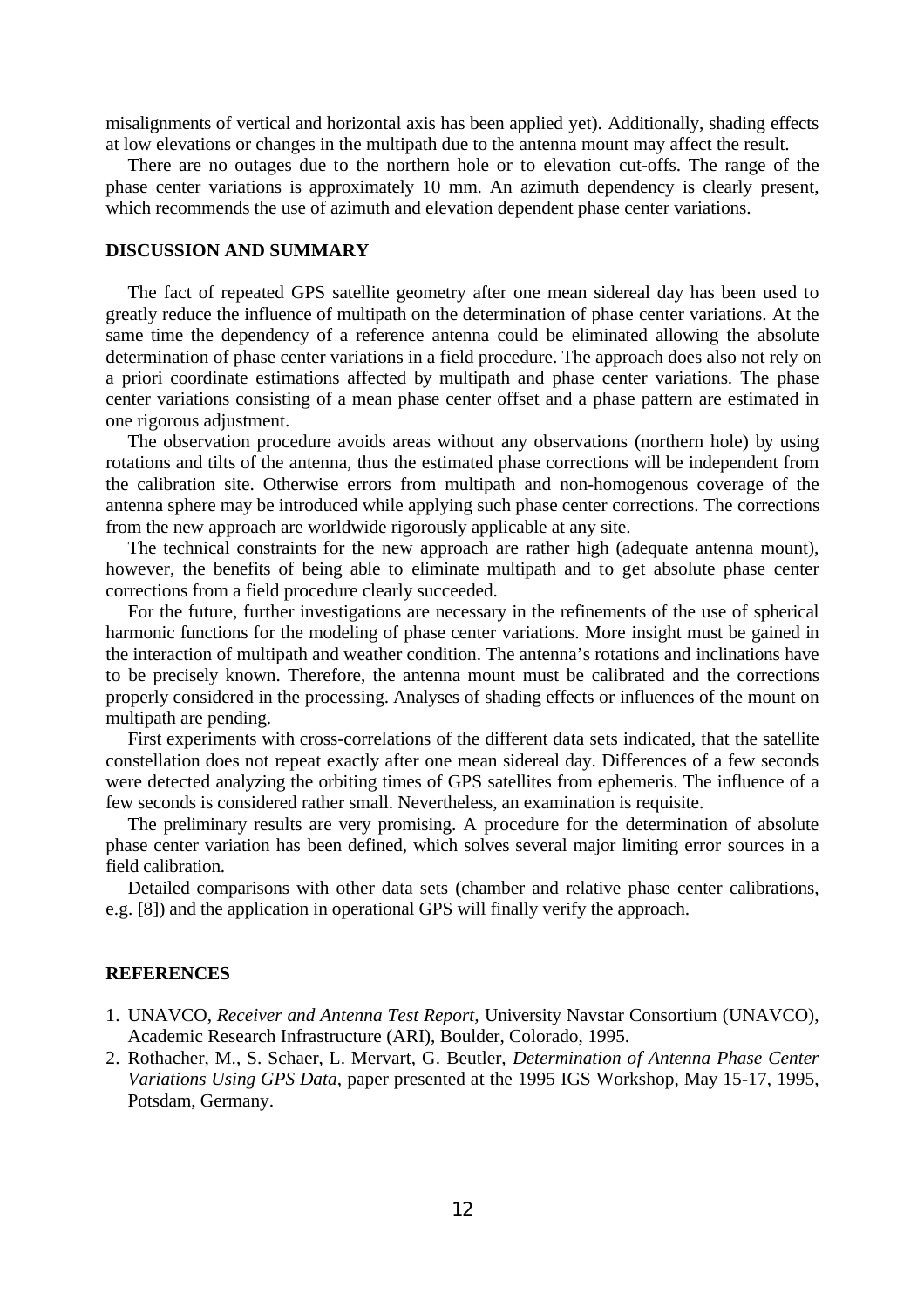- 3. Rothacher, M., W. Gurtner, S. Schaer, R. Weber, W. Schlüter, H.O. Hase, *Azimuth- and Elevation-Dependent Phase Center Corrections for Geodetic GPS Antennas Estimated from GPS Calibration Campaigns*. In: Beutler, G. et al. (Eds.), GPS Trends in Precise Terrestrial, Airborne, and Spaceborne Applications. IAG Symposium, No. 113, July 3-4, 1995, Boulder, Colorado, USA.
- 4. Schupler, B.R., T.A. Clark, *How Different Antennas Affect the GPS Observable*, GPS World, **2**, No. 10, November/December, 1991.
- 5. Mader, G., J.R. MacKay, *Calibration of GPS Antennas*, Geoscience Laboratory, Office of Ocean and Earth Sciences, NOS, NOAA, WWW-Server, Silver Spring, Maryland,1996.
- 6. Schupler, B.R., T.A. Clark, R.L. Allshouse*, Characterizations of GPS User Antennas: Reanalysis and New Results,* In: Beutler, G. et al. (Eds.). GPS Trends in Precise Terrestrial, Airborne, and Spaceborne Applications. IAG Symposium, No. 113, July 3-4, 1995, Boulder, Colorado, USA.
- 7. Wübbena, G., *The GPS Adjustment Software Package -GEONAP- Concepts and Models*, Proceedings of the Fifth International Symposium on Satellite Positioning, Las Cruces, New Mexico, 1989, pp. 452-461.
- 8. Rothacher, M., G. Mader, *Combination of Antenna Phase Center Offsets and Variations*, Antenna calibration set: IGS\_01, International GPS Service for Geodynamics (IGS),1996.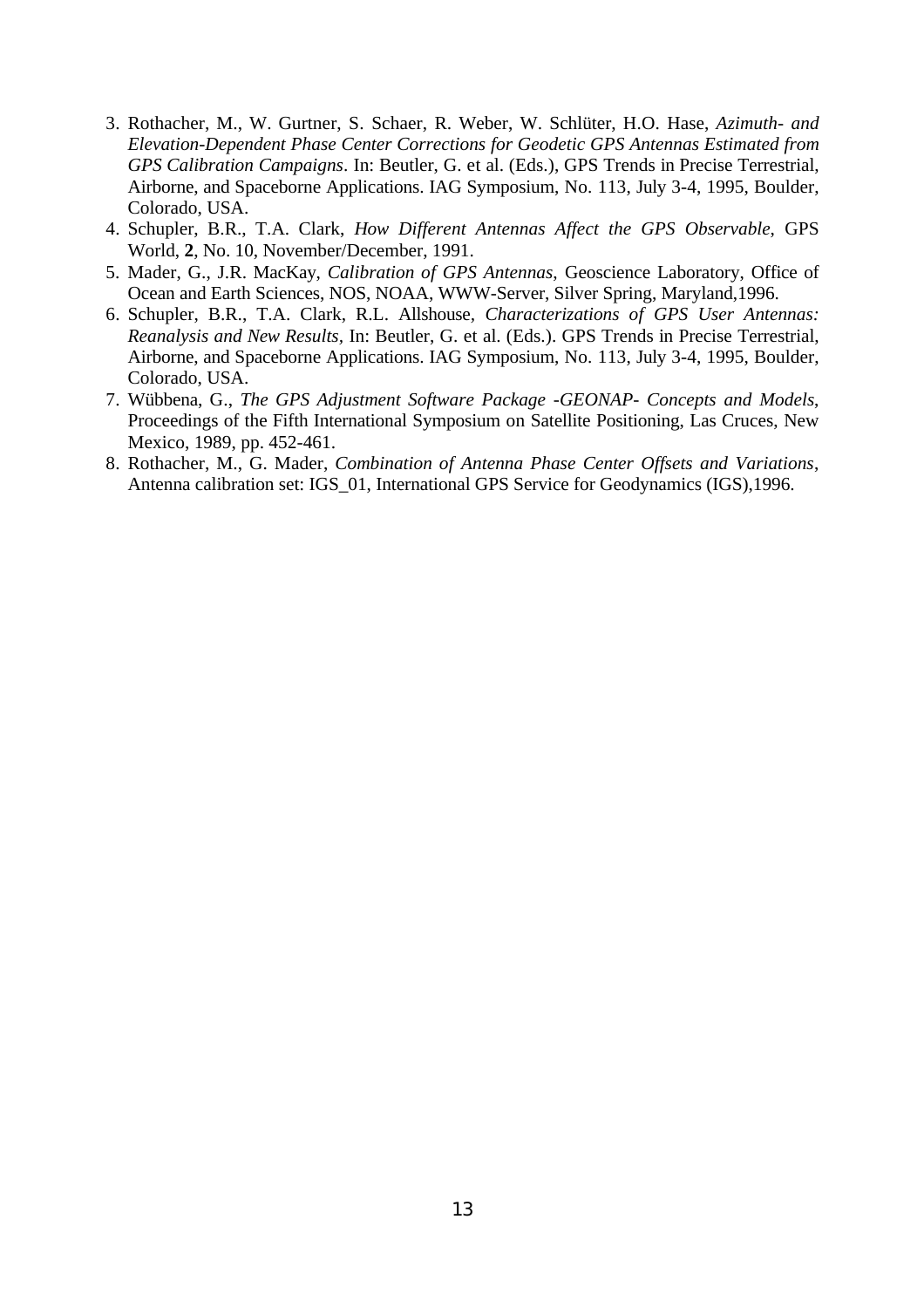PCV-10-05-221-L1



*Fig. 8- Perspective view of elevation and azimuth dependent L1 phase center variations from two independent data sets (ASHTECH Geodetic II antenna)*